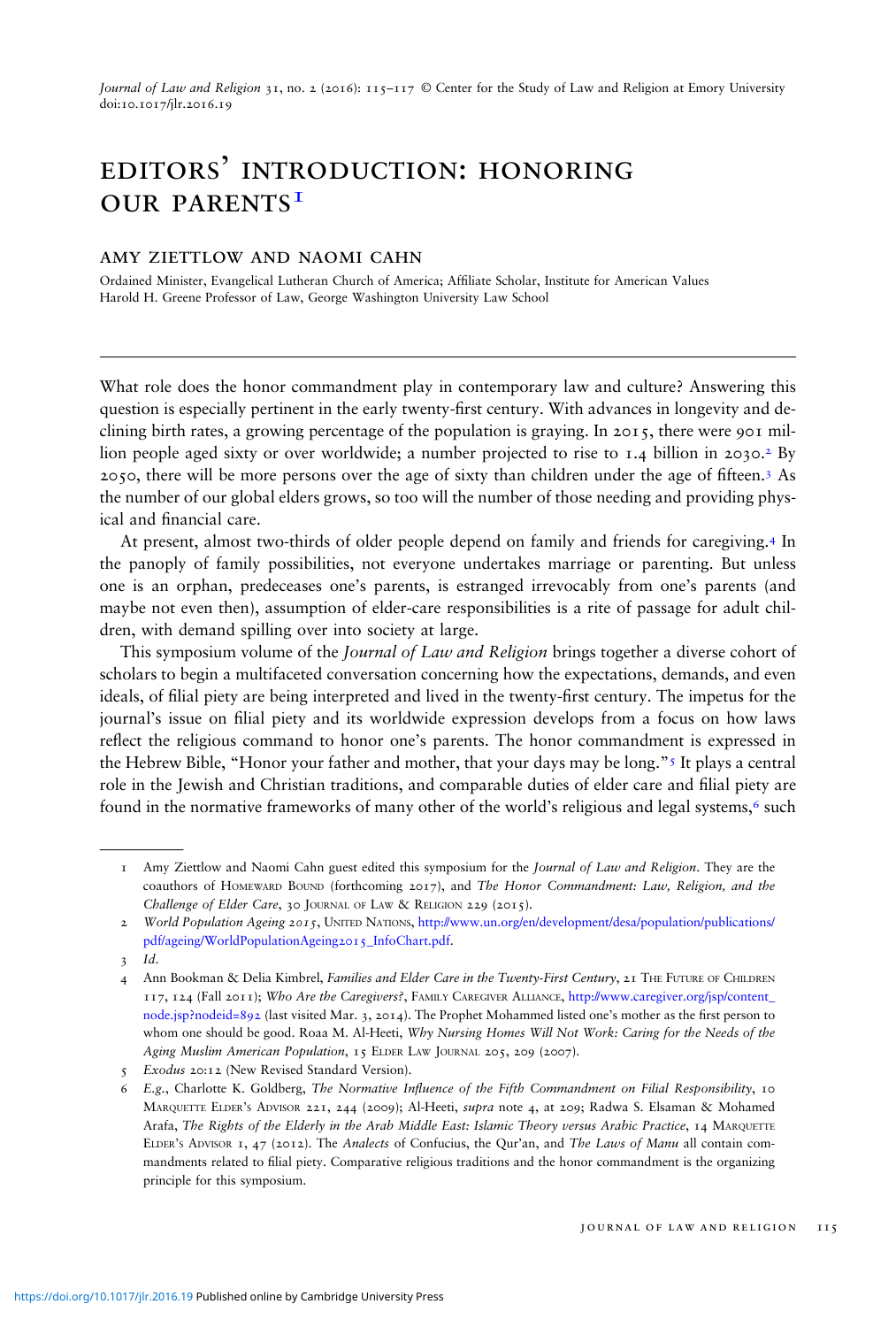as Islam, the Asian religions of Hinduism, Buddhism, and especially Confucianism.7 Asian societies, particularly Japan and China, are world leaders in confronting the dilemmas of aging societies and encouraging the efforts of individuals and families to honor their elders even as the duties of elder care grow increasingly onerous. For example, China has made major changes in order to help alleviate the burdens of an aging population; when the country ended its decades-old "onechild policy," it explained that the move was prompted by this demographic change.<sup>8</sup>

All societies are confronting the dilemmas posed by the increasing size of the aging population and the attempts of individuals and families to honor their elders.9 While the honor commandment and comparable religious expressions are directed at honoring parents, modern interpretations have broadened its scope to include care for the world's aging population. Where religion expresses a moral obligation to honor our elders, the law frequently imposes duties of care. With the complexity of modern advanced societies and ongoing deliberations in many of them about who bears the responsibility for elder care and particularly what role the state should have in demanding or facilitating it, there is a sense that these laws are undergoing transformation worldwide.<sup>10</sup> The lesser financial resources in the developing world, coupled with longer lives in many cases due to medical advances, are bringing elder-care questions increasingly to the fore, as forces of modernization and development threaten family ties and communal systems of care that characterize many of these societies.

Many of the authors who contributed articles for this symposium issue of JLR are reacting to our earlier article in this journal describing our research on US caregivers.<sup>11</sup> We explored how the honor commandment informed or challenged grown children's lived practice of elder care, regardless of whether their childhoods were characterized by familial harmony, estrangement, or abandonment. Their family narratives expressed a lived understanding of the theological complexity within this commandment, including aspects of covenant, blessing and curse, and chesed (acts of grace or loving kindness). As the contributions to this symposium show, the elder-care exhortation defined as filial piety finds powerful variations in world religions and laws. This issue of *JLR* brings together an international, interdisciplinary, and interfaith group of scholars and practitioners to explore the key issues, texts, interpretations, and questions at the intersection of religious and secular law concerning elder care, filial piety, and lived practice. The essays are intended to be a descriptive and analytical introduction to the complex world of elder care while highlighting the distinct entry points into thinking about the goals and expressions of lial piety. Each author, drawing upon his

<sup>7</sup> See Daniel Qin, Confucian Filial Piety and the Fifth Commandment: A Fulllment Approach, 16 ASIAN JOURNAL OF PENTECOSTAL STUDIES 139 (2013); Adult Children Ignoring Confucius Risk Lawsuits in China, BLOOMBERG (Mar. 17, 2013), [http://www.bloomberg.com/news/2013-03-17/chinese-kids-who-ignore-confucious-face-state](http://www.bloomberg.com/news/2013-03-17/chinese-kids-who-ignore-confucious-face-state-backlash.html)[backlash.html\)](http://www.bloomberg.com/news/2013-03-17/chinese-kids-who-ignore-confucious-face-state-backlash.html).

<sup>8</sup> Chris Buckley, China Approves Two Child Policy to Help Economy, NEW YORK TIMES, Oct. 30, 2015, at A1.

<sup>9</sup> Family Support in Graying Societies: How Americans, Germans and Italians Are Coping with an Aging Population, PEW RESEARCH CENTER (May 21, 2015), [http://www.pewsocialtrends.org/2015/05/21/family-support-in-graying](http://www.pewsocialtrends.org/2015/05/21/family-support-in-graying-societies/)[societies/.](http://www.pewsocialtrends.org/2015/05/21/family-support-in-graying-societies/)

<sup>10</sup> Katherine C. Pearson, Filial Friday: Court Finds Less Than "Ideal" Childhood Not Enough to Release Duty to Support Indigent Parent, ELDER LAW PROF BLOG (Nov. 20, 2015), [http://lawprofessors.typepad.com/elder\\_law/](http://lawprofessors.typepad.com/elder_law/2015/11/filial-friday-court-finds-less-than-ideal-childhood-not-enough-to-release-duty-to-support-indigent-p.html) 2015/11/lial-friday-court-[nds-less-than-ideal-childhood-not-enough-to-release-duty-to-support-indigent-p.html.](http://lawprofessors.typepad.com/elder_law/2015/11/filial-friday-court-finds-less-than-ideal-childhood-not-enough-to-release-duty-to-support-indigent-p.html) The article discusses Eori v. Eori, 2015 WL 6736193 (Aug. 7, 2015), which notes, "This ruling obligates one son, the defendant, to contribute financially towards the care of his 90-year old mother, being provided in the home of another brother. The incorporated findings of fact, from the lower court, track a sad family story. One point in dispute was whether the mother's alleged actions during the son's childhood constituted the defense of 'abandonment.'"

<sup>11</sup> Ziettlow & Cahn, The Honor Commandment, supra note 1.